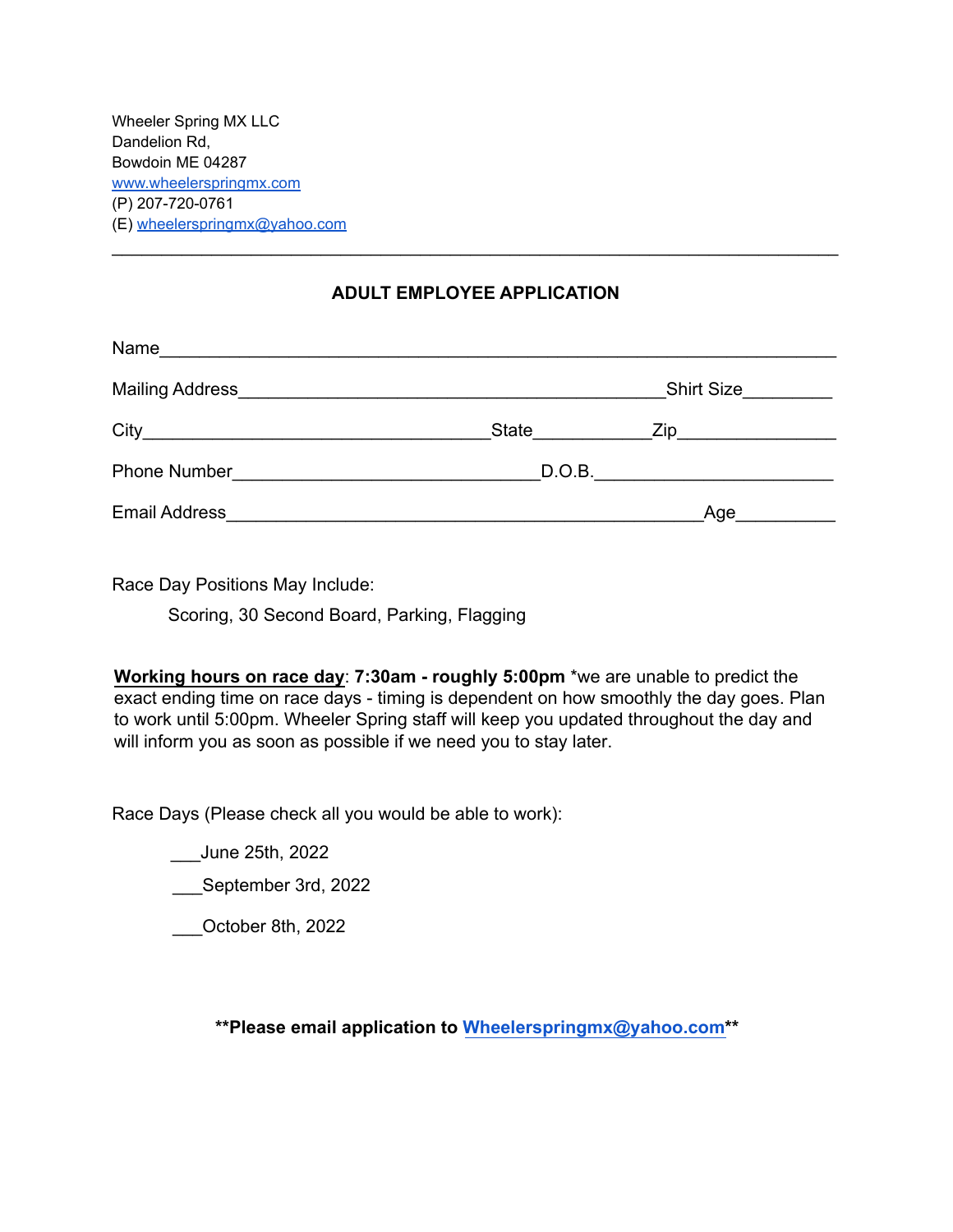Wheeler Spring MX LLC Dandelion Rd, Bowdoin ME 04287 [www.wheelerspringmx.com](http://www.wheelerspringmx.com) (P) 207-720-0761 (E) [wheelerspringmx@yahoo.com](mailto:wheelerspringmx@yahoo.com)

## **ADULT PERMISSION**

\_\_\_\_\_\_\_\_\_\_\_\_\_\_\_\_\_\_\_\_\_\_\_\_\_\_\_\_\_\_\_\_\_\_\_\_\_\_\_\_\_\_\_\_\_\_\_\_\_\_\_\_\_\_\_\_\_\_\_\_\_\_\_\_\_\_\_\_\_\_\_\_\_

| Date: |  |  |  |  |  |  |  |  |  |  |
|-------|--|--|--|--|--|--|--|--|--|--|
|       |  |  |  |  |  |  |  |  |  |  |

To: Wheeler Spring MX LLC (WSMX)

I, \_\_\_\_\_\_\_\_\_\_\_\_\_\_\_\_\_\_\_\_\_\_\_\_\_\_\_\_\_\_\_\_\_\_\_\_understand that working at a motocross track is very dangerous, and could result in serious injury or death. I have read and signed a release and waiver of liability and indemnity agreement, which is attached to this permission slip. The release that I have signed is good for all dates in 2022. If I should be injured or worse while working at WSMX, my emergency contact person is:

| Name: | Relationship |
|-------|--------------|
|       |              |

Phone Number:\_\_\_\_\_\_\_\_\_\_\_\_\_\_\_\_\_\_\_\_\_\_\_\_\_\_

| Home Phone: |
|-------------|
|-------------|

| Signature: |  |
|------------|--|
|            |  |

Printed Name:\_\_\_\_\_\_\_\_\_\_\_\_\_\_\_\_\_\_\_\_\_\_\_\_\_\_\_\_\_\_\_\_\_\_\_\_\_\_\_\_\_\_\_\_\_\_\_\_\_\_\_\_\_\_\_\_\_\_\_\_\_\_